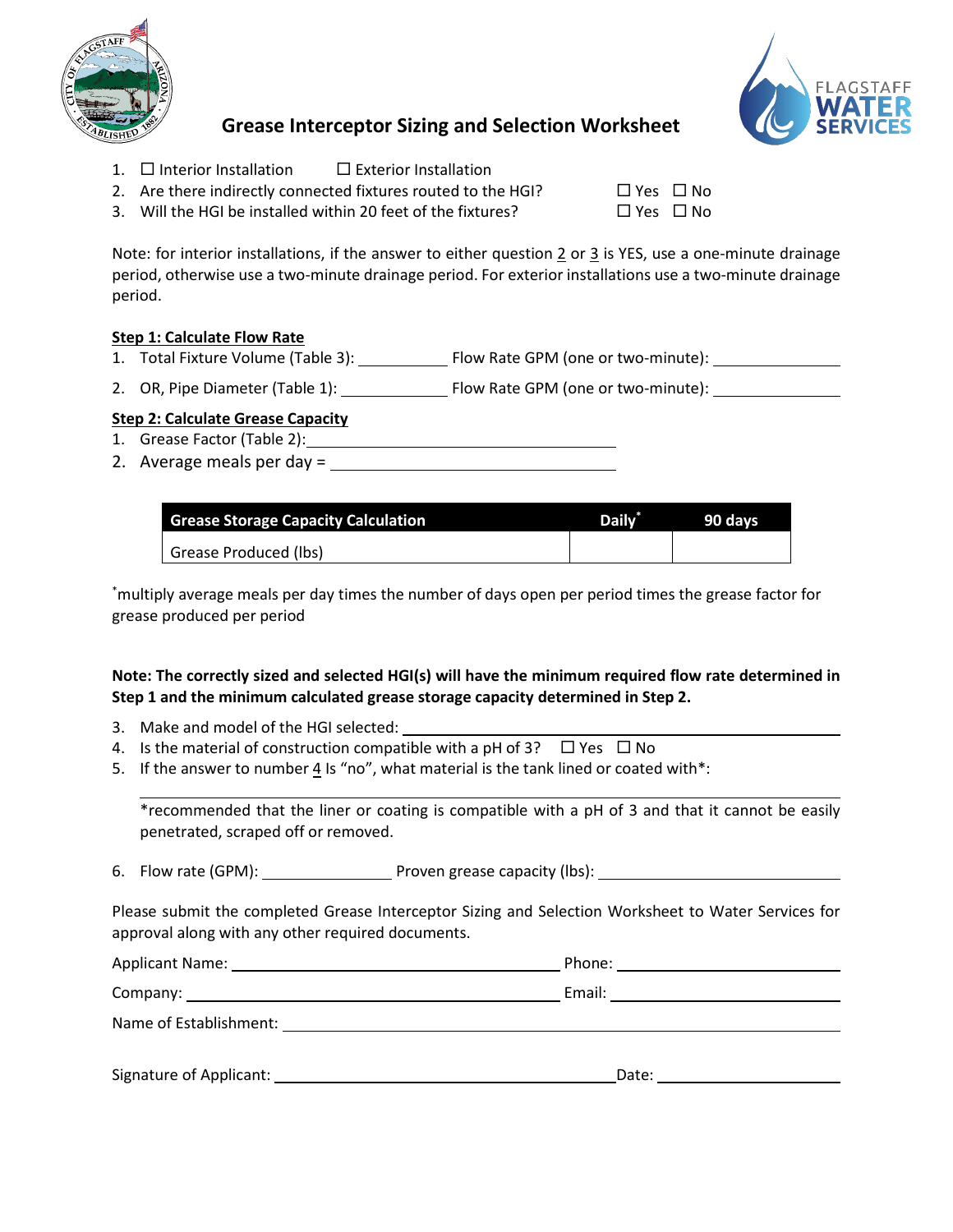

# **Grease Interceptor Sizing and Selection Worksheet**



## Table 3

|     |                                 |   | Actual <sup>2</sup> |   | Fixture <sup>3</sup>            | Flow <sup>4</sup>  |                                  |
|-----|---------------------------------|---|---------------------|---|---------------------------------|--------------------|----------------------------------|
| Qty | <b>Fixture Type</b>             | L | W                   | Н | <b>Capacity</b><br>(gallons)    | Rate<br><b>GPM</b> | Total <sup>5</sup><br><b>GPM</b> |
|     | Multi-Compartment Four Bowls    |   |                     |   |                                 |                    |                                  |
|     | Multi-Compartment Three Bowls   |   |                     |   |                                 |                    |                                  |
|     | Multi-Compartment Two Bowls     |   |                     |   |                                 |                    |                                  |
|     | Prep Sink Two Bowls             |   |                     |   |                                 |                    |                                  |
|     | Prep Sink One Bowl              |   |                     |   |                                 |                    |                                  |
|     | Pre-Rinse Sink One Bowl         |   |                     |   |                                 |                    |                                  |
|     | Dump Sink One Bowl              |   |                     |   |                                 |                    |                                  |
|     | <b>Bar Sink One Bowl</b>        |   |                     |   |                                 |                    |                                  |
|     | Soup Kettle Large               |   |                     |   |                                 |                    |                                  |
|     | Soup Kettle Medium              |   |                     |   |                                 |                    |                                  |
|     | Soup Kettle Small               |   |                     |   |                                 |                    |                                  |
|     | <b>Clothes Washer</b>           |   |                     |   |                                 |                    |                                  |
|     | Dipper Well (circulating water) |   |                     |   |                                 |                    |                                  |
|     | Dishwasher - Conveyer type      |   |                     |   |                                 |                    |                                  |
|     | Dishwasher - Rack type          |   |                     |   |                                 |                    |                                  |
|     | <b>Hand Sink</b>                |   |                     |   |                                 |                    |                                  |
|     | Ice Machine (with drain)        |   |                     |   |                                 |                    |                                  |
|     | Mop Basin                       |   |                     |   |                                 |                    |                                  |
|     | Warming Table (with drain)      |   |                     |   |                                 |                    |                                  |
|     | <b>Wok Range</b>                |   |                     |   |                                 |                    |                                  |
|     | <b>Floor Drain</b>              |   |                     |   |                                 |                    |                                  |
|     | <b>Floor Drain Emergency</b>    |   |                     |   |                                 |                    |                                  |
|     | <b>Floor Sink</b>               |   |                     |   |                                 |                    |                                  |
|     | Drainage (circle): 1 min 2 min  |   |                     |   | <b>Grand Total<sup>6</sup>:</b> |                    |                                  |

<sup>2</sup>Measurements in inches

 $3((L*W*H)/231)$  \*(number of bowls) \*0.75 = Total Fixture Capacity (gallons)

4 Total Fixture Capacity\*1.0 = Flow Rate (GPM)

 ${}^{5}$ Flow Rate\*Qty = Total GPM

 ${}^{6}$ Grand Total GPM $*1.0 =$ One-minute Drainage Period

Grand Total GPM\*0.50 = Two-minute Drainage Period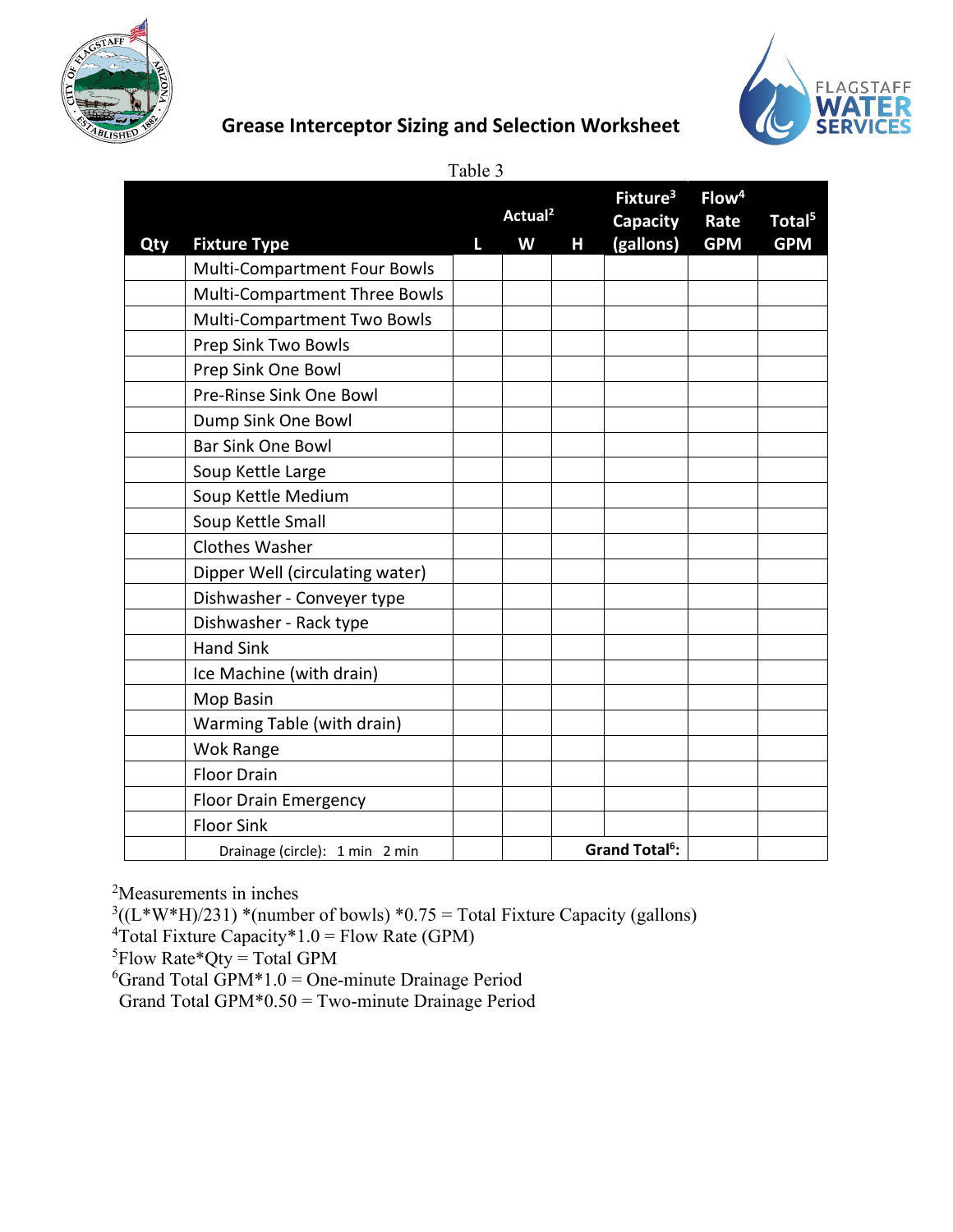



## **Grease Interceptor Sizing and Selection Worksheet**

To determine the correct grease factor, using Table 2, select the menu type (1 through 30), then the correct column (A through D) for whether there is a fryer and whether the establishment uses disposable or washable plates, glasses, knives, forks and spoons (flatware).

|                         |                                           | without<br><b>Fryer</b><br>without<br>flatware | without<br>fryer<br>with<br>flatware | with<br>fryer<br>without<br>flatware | with<br>fryer<br>with<br>flatware |
|-------------------------|-------------------------------------------|------------------------------------------------|--------------------------------------|--------------------------------------|-----------------------------------|
| <b>Type</b>             | <b>Menu</b><br><b>Grease Factor -&gt;</b> | A                                              | B                                    | C                                    | D                                 |
| $\mathbf{1}$            | Bakery                                    | 0.025                                          | 0.0325                               | 0.035                                | 0.0455                            |
| $\overline{2}$          | <b>Bar and Grille</b>                     | 0.005                                          | 0.0065                               | 0.025                                | 0.0325                            |
| 3                       | Barbeque                                  | 0.025                                          | 0.0325                               | 0.035                                | 0.0455                            |
| 4                       | Breakfast Bar - Hotel                     | 0.005                                          | 0.0065                               | 0.025                                | 0.0325                            |
| 5                       | <b>Buffet</b>                             | 0.035                                          | 0.0455                               | 0.058                                | 0.075                             |
| 6                       | Burger and fries, fast food               | 0.025                                          | 0.0325                               | 0.035                                | 0.0455                            |
| $\overline{\mathbf{z}}$ | Cafeteria                                 | 0.025                                          | 0.0325                               | 0.035                                | 0.0455                            |
| 8                       | Caterer                                   | 0.005                                          | 0.0065                               | 0.025                                | 0.0325                            |
| 9                       | Chinese                                   | 0.035                                          | 0.0455                               | 0.058                                | 0.075                             |
| 10                      | Coffee shop                               | 0.025                                          | 0.0325                               | 0.035                                | 0.0455                            |
| 11                      | <b>Convenience Store</b>                  | 0.005                                          | 0.0065                               | 0.025                                | 0.0325                            |
| 12                      | Deep fried Chicken / seafood              | 0.035                                          | 0.0455                               | 0.058                                | 0.075                             |
| 13                      | Deli                                      | 0.005                                          | 0.0065                               | 0.025                                | 0.0325                            |
| 14                      | <b>Family Restaurant</b>                  | 0.005                                          | 0.0065                               | 0.025                                | 0.0325                            |
| 15                      | Frozen Yogurt                             | 0.005                                          | 0.0065                               | 0.025                                | 0.0325                            |
| 16                      | Greek                                     | 0.005                                          | 0.0065                               | 0.025                                | 0.0325                            |
| 17                      | <b>Grocery Bakery</b>                     | 0.005                                          | 0.0065                               | 0.025                                | 0.0325                            |
| 18                      | Grocery Deli                              | 0.025                                          | 0.0325                               | 0.035                                | 0.0455                            |
| 19                      | <b>Grocery Meat Department</b>            | 0.025                                          | 0.0325                               | 0.035                                | 0.0455                            |
| 20                      | Ice Cream                                 | 0.025                                          | 0.0325                               | 0.035                                | 0.0455                            |
| 21                      | Indian                                    | 0.005                                          | 0.0065                               | 0.025                                | 0.0325                            |
| 22                      | Italian                                   | 0.025                                          | 0.0325                               | 0.035                                | 0.0455                            |
| 23                      | Mexican, fast food                        | 0.025                                          | 0.0325                               | 0.035                                | 0.0455                            |
| 24                      | Mexican, full fare                        | 0.035                                          | 0.0455                               | 0.058                                | 0.075                             |
| 25                      | Pizza                                     | 0.025                                          | 0.0325                               | 0.035                                | 0.0455                            |
| 26                      | Religious Institution                     | 0.005                                          | 0.0065                               | 0.025                                | 0.0325                            |
| 27                      | Sandwich shop                             | 0.005                                          | 0.0065                               | 0.025                                | 0.0325                            |
| 28                      | Snack Bar                                 | 0.005                                          | 0.0065                               | 0.025                                | 0.0325                            |
| 29                      | Steak and seafood                         | 0.035                                          | 0.0455                               | 0.058                                | 0.075                             |
| 30                      | Sushi                                     | 0.005                                          | 0.0065                               | 0.025                                | 0.0325                            |